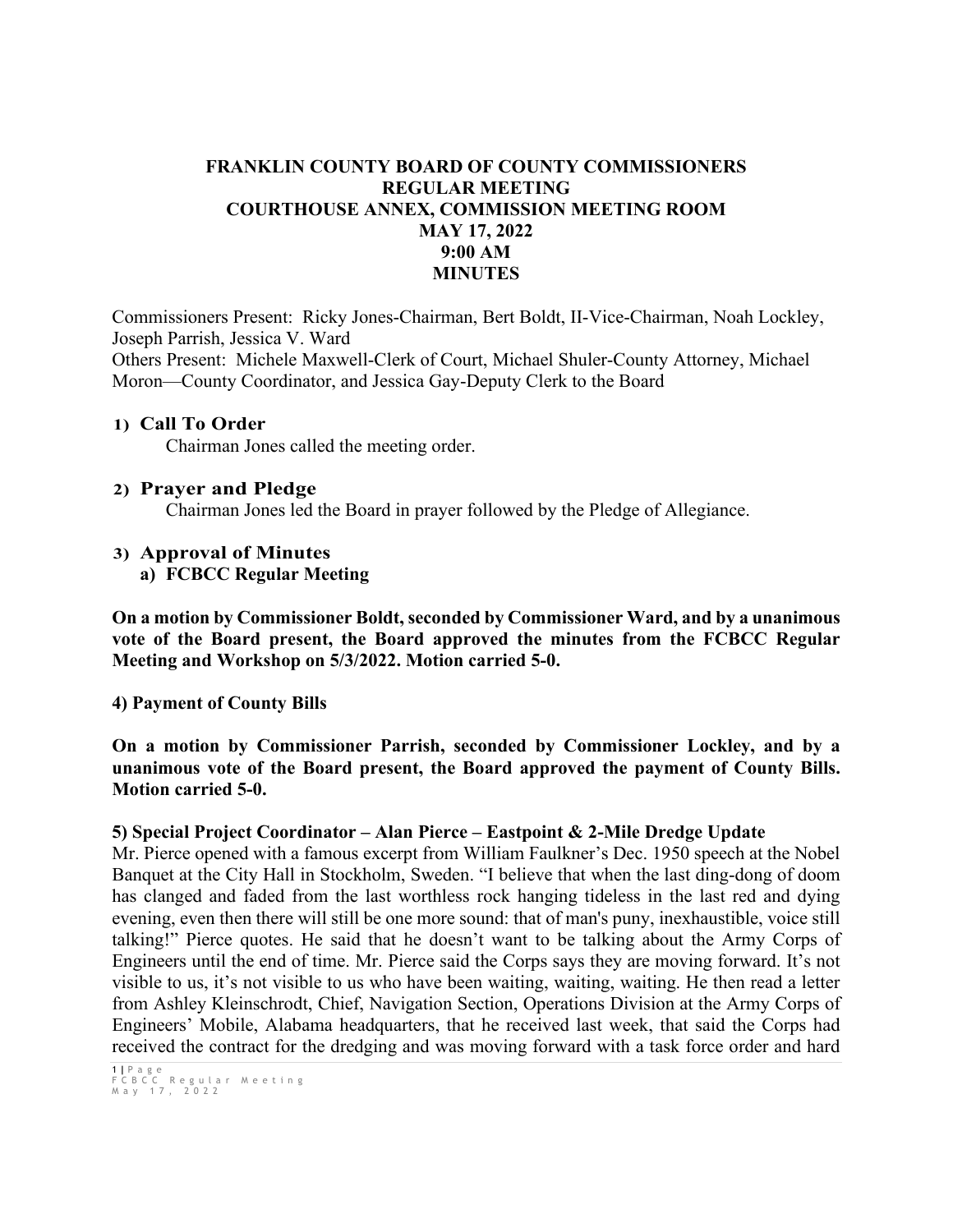copy of the bonds needed to proceed. After they received and approve their submittal documents such as the safety plan, environmental plan, etc. they will schedule the preconstruction meeting, which Pierce said would signal the start of the project. Mr. Pierce noted that this would be the last step before they begin dredging. They told us immediately after the meeting, that they will begin dredging. They'll be ready to go. Mr. Pierce said they don't appear to be worried about hurricane season this year as they were last year. Chairman Ricky Jones said he had asked Corps personnel point-blank about hurricane season. They said that's not something they can consider. If they shut everything down for hurricane season, then they're further behind in that area.

## **6) Public Comments**

Mr. John Berry of 1389 Alligator Drive spoke to the Board regarding the state fire marshal presentation noting a few points directed at Attorney Shuler. Chairman Jones asked Mr. Berry to please address the Board. Mr. Berry would like the Board to address the contracts, assets, use of MSBU funds, and auditing when restructuring the fire department in Lanark Village.

Mr. Wayne Williams spoke to the Board about an oyster group that has over 400 members. He said that he would like the Board to help with proposals and maybe put them on a future agenda. He noted that everyone wants the bay open as soon as it can and there are a lot of issues with the management plan. He spoke about the spraying of the river and its impact on the oysters and native plants. He said he would like to see stuff like this put in the management plan. Commissioner Lockley asked if his group would be the new association. Mr. Williams noted they are in the process now, just waiting for approval. There are a lot of people ready to get on board. Just as soon as it is official, we will start having meetings. Commissioner Lockley asked that they keep the Board informed. Commissioner Boldt also voiced his concerns about the progress of the bay and his desire for a report on the bay for the public. Mr. Williams said that he has been taking FWC officers out where the material has been put out and it looks really good.

Mr. Chris Crosby spoke to the Board about the Lanark village fire department. We are in wildfire season and reiterated that it was a timely matter. He thanked the Board for what they are doing. Mr. Crosby spoke to the Board about repairing and new equipment Classie Lowery Park. He said that he would like to see some more items out there for the kids.

## **Constitutional Officers**

# **7) Clerk of Courts – Michele Maxwell – Report**

Clerk Maxwell had nothing to report to the Board.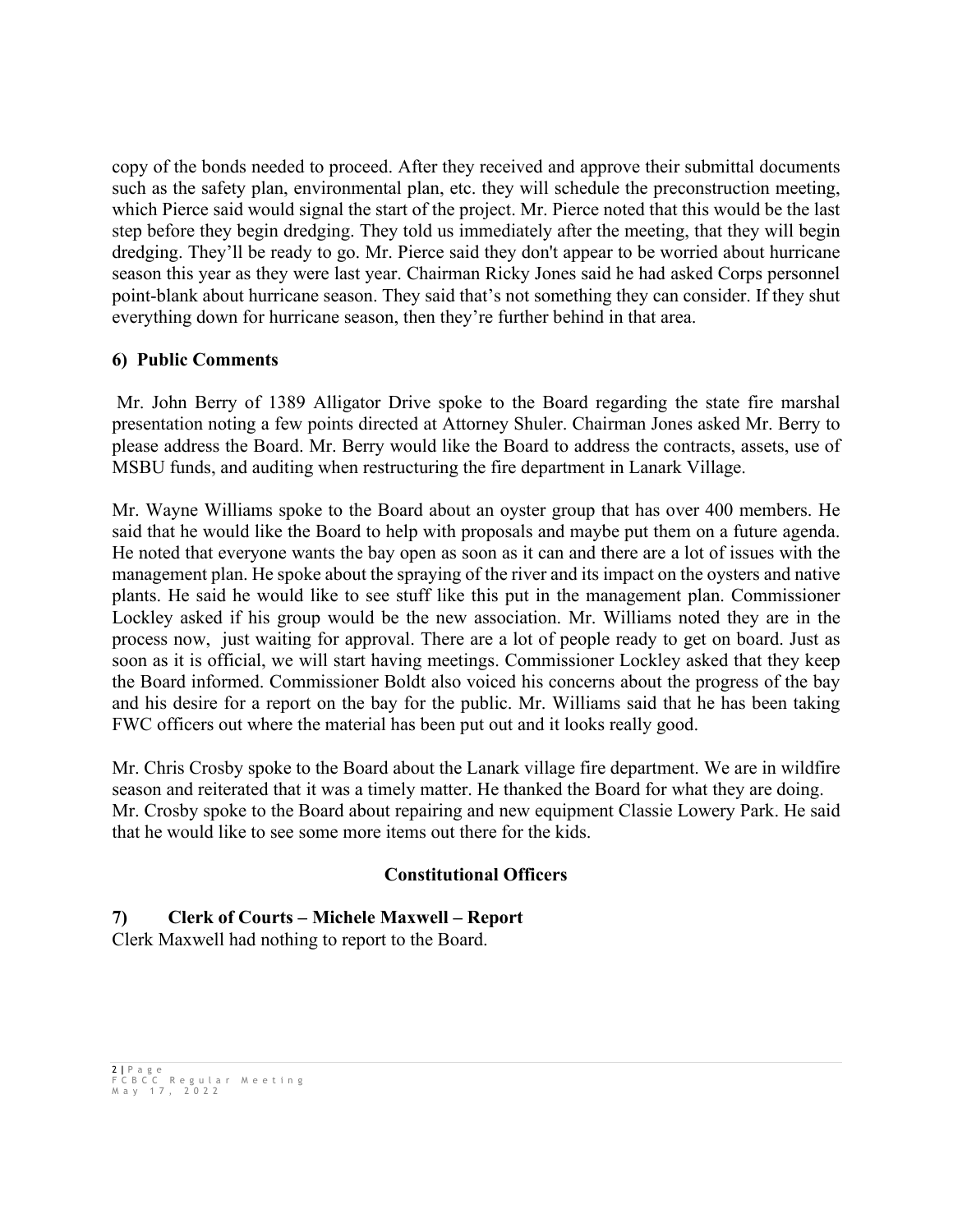## **Department Directors Reports**

## **8) Superintendent of Roads and Bridges – Howard Nabors**

Mr. Nabors had no action items for the Board. Mr. Nabors noted that they are keeping an eye on the rise in fuel costs.

Mr. Moron presented the following item from his report at this time.

## d. Action Item: WSA CI Contracts

Attached to my report are four Florida Department of Corrections' Interagency/Public Works Agreements for Community Work Squads. There are contracts for Parks and Recreation, Road Department, Landfill, and Mosquito Control. These contracts are for three years and may be renewed for an additional three years.

Board action to approve and authorize the Chairman's signature on the DOC Interagency/Public Works Agreements for Community Work Squads contingent on Attorney Shuler's review.

## **On a motion by Commissioner Ward, seconded by Commissioner Boldt, to approve and authorize the Chairman's signature on the DOC Interagency/Public Works Agreements for Community Work Squads contingent on Attorney Shuler's review. Motion carried 5-0.**

Commissioner Ward thanked Mr. Nabors and his crew for going out to McKissack Beach and clearing the road for people to enjoy the beach. Chairman Jones thanked Mr. Nabors and his staff for all they do for the county. Commissioner Lockley said we need to keep all of the public accesses open with signage. Chairman Jones noted that one of the bigger things we are going to have to address in the future is the funding for road paving. Chairman Jones noted that we have about 235 miles in Franklin County, and at our current rate we collect \$310k a year. The last time we went out for bids on paving it was about one million dollars per mile. We are going to have to find a way to fund it. Mr. Nabors noted we have 203 miles in Franklin County.

## **9) Solid Waste Director – Fonda Davis**

Mr. Davis had no action items for the Board. Mr. Davis provided the Board with the following information from his report.

## BOARD INFORMATION: Use Waste Oil Collection

In October 2018 we placed used oil containers throughout the county. Since then, the amount of oil has increased. Listed below are the previous prices and the current price. 2019- \$1.25 per gallon @ 1865 gallons \$2,331.25 2020 -\$1.25 per gallon @ 3550 gallons \$4,437.50

2021 -\$1.50 per gallon @ 6250 gallons \$9,375.00

Chairman Jones asked if the used oil was paid through a grant that we receive. Mr. Davis said that we receive a solid waste grant, however, he doesn't believe the used oil is included in it. Chairman

<sup>3</sup> **|** Page FCBCC Regular Meeting May 1 7 , 2022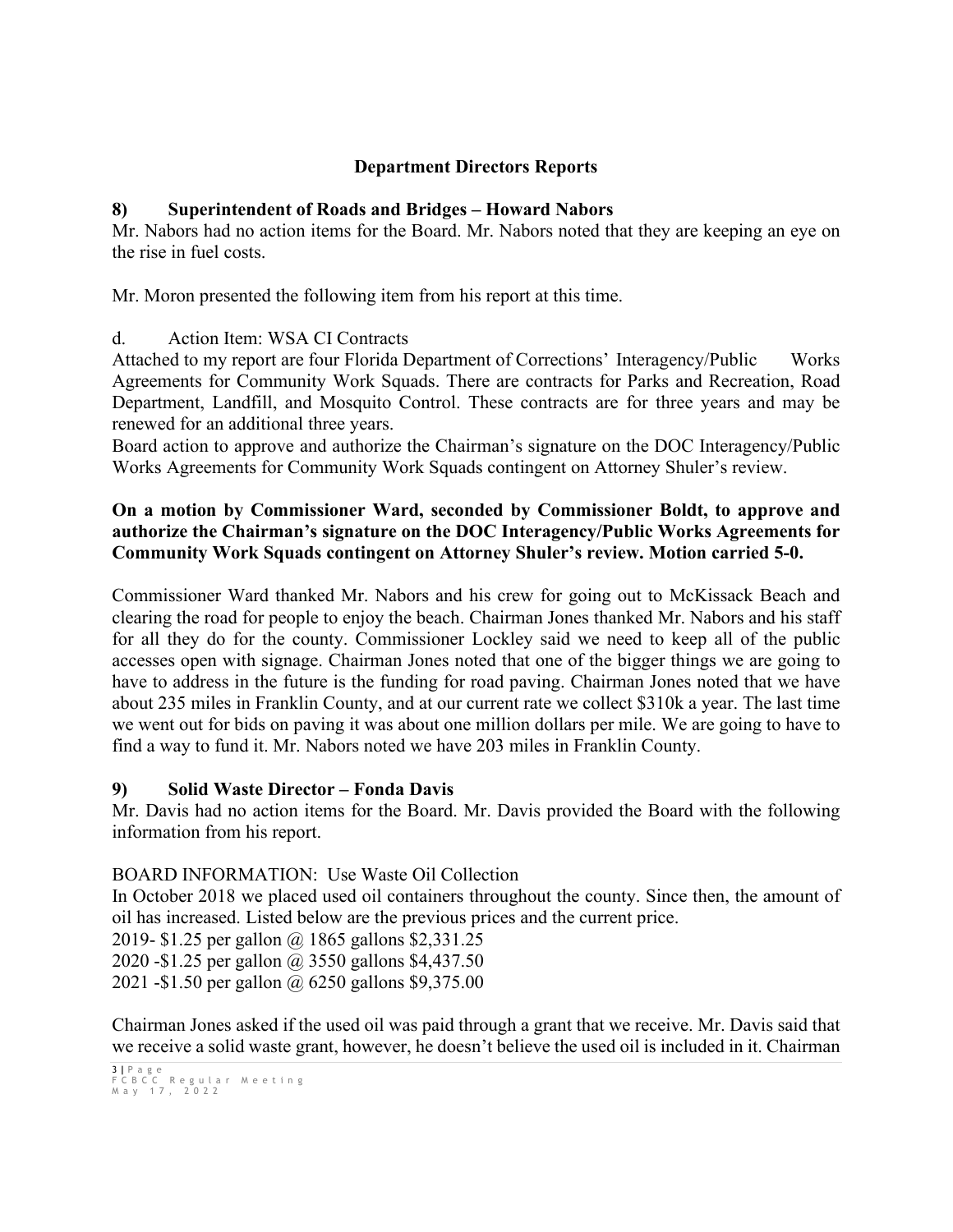Jones asked Mr. Davis to check into this as he believes the grant was increased from \$10k to \$20k. Mr. Davis said that he would check on it. Commissioner Parrish noted that there will be more costs associated with this year's collection due to an increase in costs. Chairman Jones said that he remembered when they would pay us to pick up the used oil. Mr. Davis noted that the playground equipment has been ordered but it is on backorder. It should be delivered about mid-July. Chairman Jones thanked Mr. Davis and his crew for everything they do for the county.

#### BOARD INFORMATION: Amnesty Yard Debris

Since Hurricane Michael in 2018 we have amnesty yard debris daily at no cost to all homeowners. Our adopted policy states that yard debris will be amnesty at no cost on Monday to homeowners.

#### **10) Emergency Management Director – Pam Brownell**

Mrs. Brownell had no action items for the Board. Mrs. Daniels reminded the Board of the disaster bucket event this weekend at Vrooman Park. She said they just got back from the governor's hurricane conference. She noted that they have talked to FDM recovery, and we can move forward with Island View Park.

## Mrs. Griffith presented the following item from her report at this time**. g. BOARD ACTION: FEMA Repairs Island View Park**

Franklin County followed all proper procurement steps to receive competitive bids for this project – the bid solicitation was advertised in both the Panama City News-Herald, and the Apalachicola Times, posted to the online governmental bid platform Demand Star, posted with the Office of Supplier Diversity, and circulated to their list of vendors and posted on the county website. There were nine contractors who requested copies of the bid specifications from Dewberry Engineers and four contractors who attended the mandatory pre-bid meeting held on March 17th. When bids were opened on April 5th, 2022, there was only one bid. As only one bid was received, FEMA deemed the procurement to be non-competitive. FEMA may reimburse costs incurred under a contract procured through a non-competitive proposal, also referred to as sole-source, only under certain circumstances. Franklin County submitted all supporting documentation to FDEM to confirm that all steps were taken to ensure open competition and asked for the circumstance to be reviewed for an exception to competitive procurement. While attending the Governor's Hurricane Conference several weeks ago, Jennifer Daniels, the Assistant Director for Emergency Management, made contact with several decision-makers at FDEM and was able to get a formal acknowledgment from FDEM this past Friday which stated that FDEM and FEMA were in agreement with the County that the bid met the requirements needed for the last bullet for a noncompetitive procurement identified within PAPPG V3.1 pg. 31:

FEMA may reimburse costs incurred under a contract procured through a non-competitive proposal only when one or more of the following apply:

The item is only available from a single source.

<sup>4</sup> **|** Page FCBCC Regular Meeting May 1 7 , 2022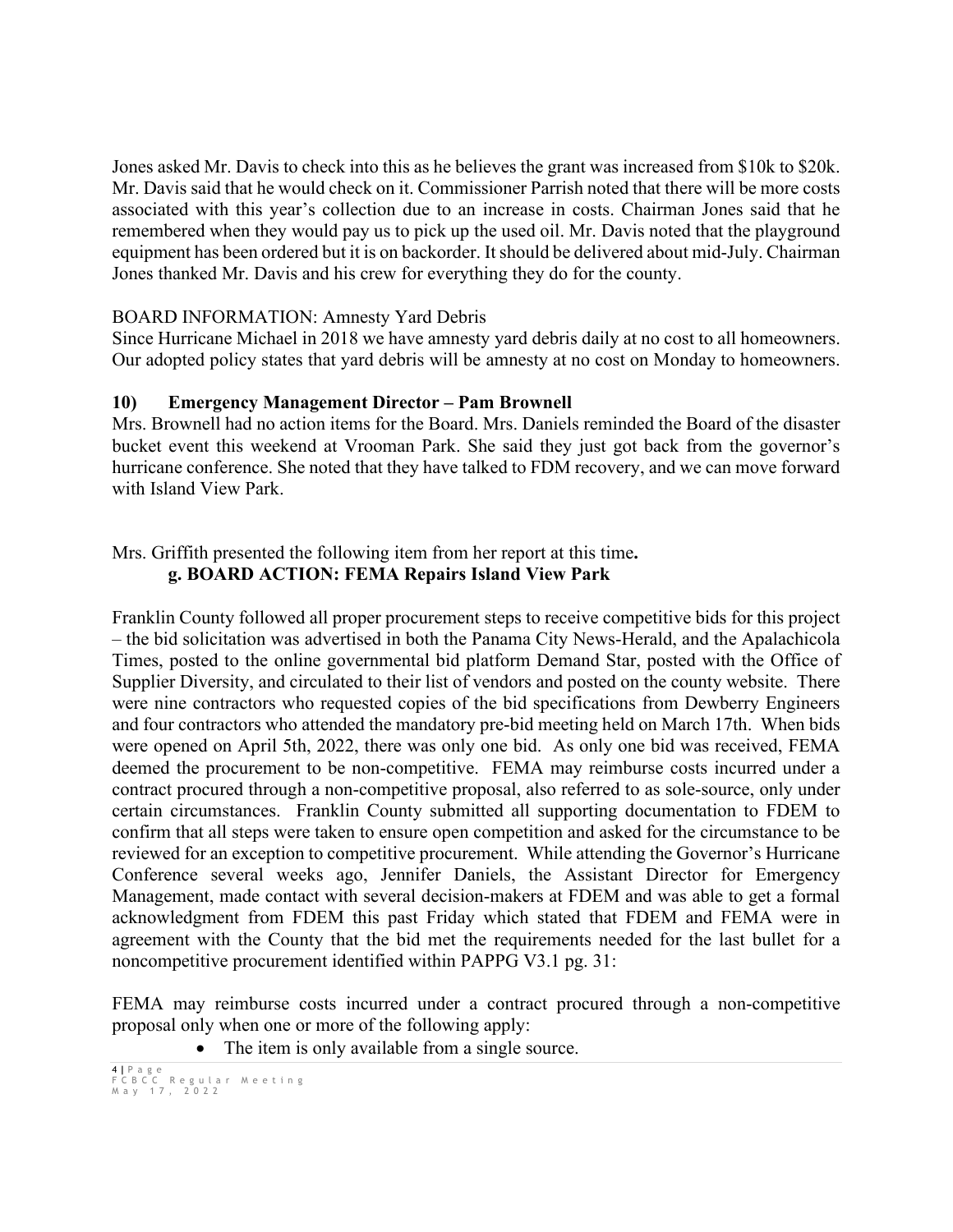- The public exigency or emergency for the requirement will not permit a delay resulting from the competitive solicitation.
- FEMA or the recipient expressly authorizes a noncompetitive proposal in response to a written request from the Applicant; or
- After solicitation of a number of sources, competition is determined inadequate.

Board action to issue a notice of award to North Florida Construction, Inc. for the Island View Park Repairs and authorize the Chairman to sign the notice of award and contract documents.

**On a motion by Commissioner Boldt, seconded by Commissioner Ward, and by a unanimous vote of the Board present, the Board authorized issuing a notice of award to North Florida Construction, Inc. for the Island View Park Repairs and authorized the Chairman to sign the notice of award and contract documents. Motion carried 5-0.** Chairman Jones thanked Mrs. Daniels and their team for all they do.

## **11) Extension Office Director – Erik Lovestrand**

Mr. Lovestrand had no action items for the Board. Mr. Lovestrand noted that a Lethal Bronzing Disease in a palm tissue sample from Apalachicola was confirmed. This disease will infect our native cabbage palms, as well as several other ornamental palms. A small plant-hopper insect transmits this disease. Chairman Jones thanked Mr. Lovestrand and his team for everything they do at IFAS.

## **12) Mosquito Control – Dewitt Polous**

Mr. Polous gave a report to the Board on the following items.

1. Seasonal Employees- Two of the three seasonal sprayers have returned to work, and we are waiting for the third to return.

2. Assessment – A Mosquito Control program needs assessment was performed by the Florida Department of Agriculture and Consumer Services

3. Chemical Resistance- We set buckets of hay-infused traps to collect mosquito eggs to be sent off to the University of Florida lab to be tested for chemical resistance.

- 4. Seasonal Spraying- We started back our seasonal spraying on April 20, 2022
- 5. Spraying Schedule Depending on weather and mosquito counts/requests

Chairman Jones thanked Mr. Polous and his team for all they do for the county.

## **Other Reports**

## **13) Interim Airport Manager – Ted Mosteller**

Mr. Mosteller had no action items for the Board. He reported that the airport license had been received and now they have to get the promises made to the inspector taken care of.

Mr. Moron presented the following item from his report at this time.

```
5 | Page
FCBCC Regular Meeting
May 1 7 , 2022
```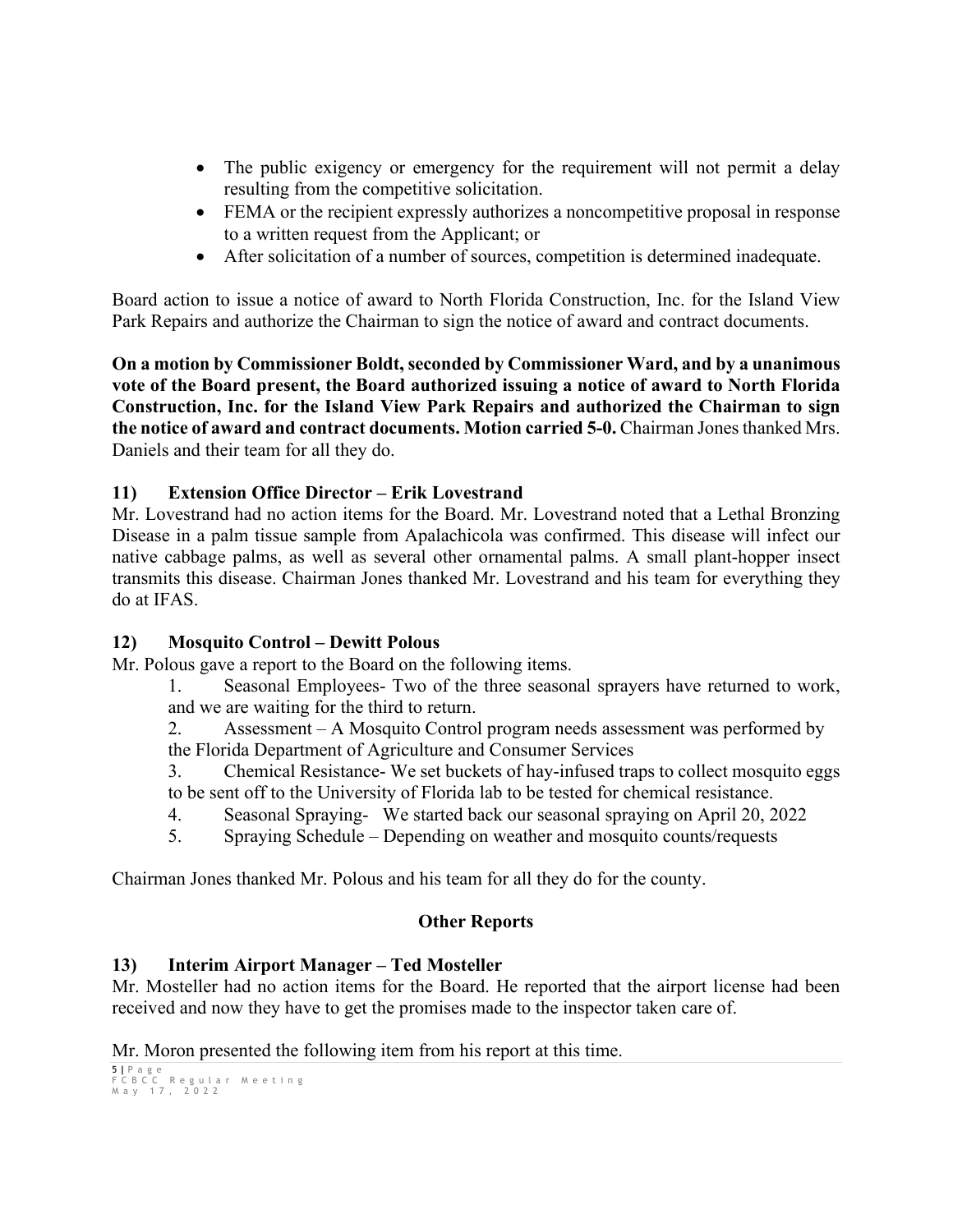c. Action Item: FAA Grant Application for the Apron Rehabilitation Project (Attachments) At your last meeting, the Board opened sealed bids for an Airport Apron Rehabilitation project. The project's scope includes concrete pavement replacement, crack repair, and joint seal removal and replacement. Only Pettibone Concrete Construction from Panama City, Florida responded to the advertisement for sealed bids. Attached to my report is the Recommendation of Award from AVCON that includes their review of Pettibone's bid, the grant application, FAA Form 5100-101, and six required FAA certifications for approval and signature. The FAA is providing \$600,000 in funding, and the bid came in much lower than anticipated, so about half of the overall apron will be awarded for this project, more than originally anticipated. A snapshot of the pavement that will be funded by the FAA grant is attached. Board action to approve this project and authorize the Chairman's signature on the required FAA

forms.

#### **On a motion by Commissioner Boldt, seconded by Commissioner Ward, and by a unanimous vote of the Board present, the Board approved the Apron Rehabilitation Project and authorized the Chairman's signature on the required FAA forms. Motion carried 5-0.**

f. Informational Item: Airport Equipment Inventory

Last Tuesday, Mrs. Erin Griffith, Mr. Ted Mosteller, Mr. Chance White, and I met to review the inventory of airport maintenance equipment. We decided on what equipment will be repaired, replaced, or sent to auction. That list will be presented to the Board at an upcoming meeting for your approval. In addition, Mr. Mosteller is seeking quotes to extend the storage shed to properly store and protect the maintenance equipment and a secured area to store tools, and an operating area for the Airport manager. Those quotes will be presented to the Board for review and approval at a future meeting.

## **Presentations and Requests**

# **14) SHIP Program Administration Presentations**

## **a. Apalachee Regional Planning Council**

Mr. Chris Rietow from ARPC presented their proposed scope of services for the management, operation, and administration of Franklin County's State Housing Initiative Partnership (SHIP) Program. The goal of this program is to join statewide efforts to produce and preserve affordable homeownership in Franklin County. ARPC Staff will work with county staff to ensure the county is informed of the process throughout and that ARPC staff is performing up to the expectations of the county. Currently, Franklin County receives \$350,000 annually to perform SHIP operations, with up to 10% (\$35,000) of those funds deemed eligible for administrative costs. The proposed administrative services provided will include:

- Providing two (2) full-time staff members
- ARPC employees will provide services remotely to county residents five days a week.

<sup>6</sup> **|** Page FCBCC Regular Meeting May 1 7 , 2022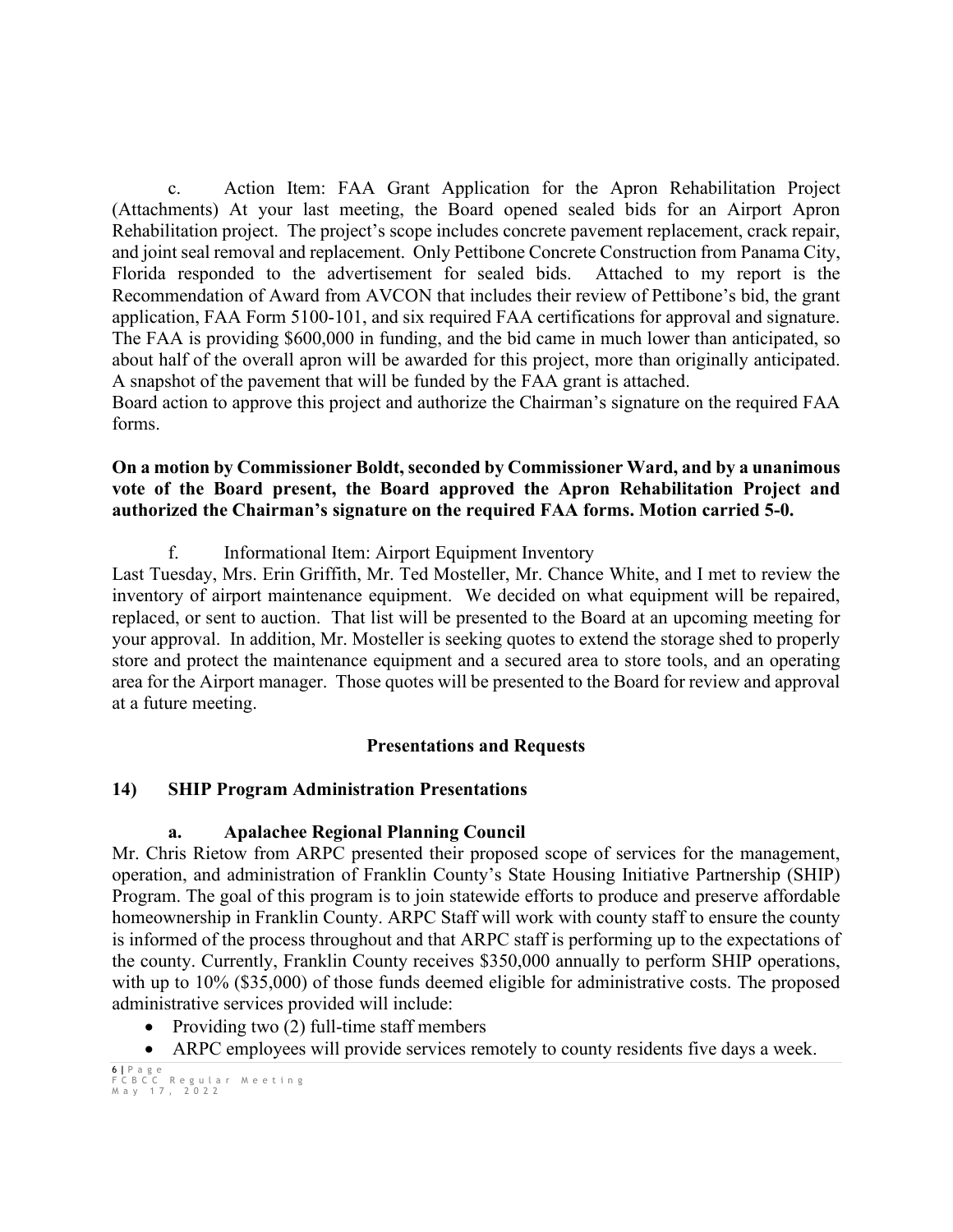- ARPC Housing Staff will be physically present in the county to attend meetings, contractor walk-throughs, bidding conferences, etc.
- ARPC Housing Staff will lead the county in expanding the SHIP allocation to provide suitable housing to the residents of Franklin County before the deadline of each fiscal year.
- ARPC Housing Staff will partner with Franklin County BOCC to ensure the successfully delivery of their methods (housing strategies) identified in the county's Local Housing Assistance Plan (LHAP)

In addition to the administrative services discussed above, ARPC will also be responsible for:

- Presenting topics to the BOCC
- Coordinating with the County's Office of the Clerk of Courts/Finance Department to facilitate all check requests for the program
- Present lien satisfactions and releases of lien to the BOCC
- Obtain signatures from officials as appropriate
- Help direct inquiries to the County

The proposed budget for this project is 8% of allowable administrative costs or \$28,000 annually. Beginning in FY 22-23, ARPC will submit quarterly invoices in the amount of \$7,000 (\$7,000 x  $4 = $28,000$  The contract is proposed as a quarterly fixed-fee contract. The ARPC will submit quarterly invoices of \$7,000 each after the conclusion of each quarter for services performed on the project during that billing period.

Commissioner Boldt said he remembered Commissioner Lockley's concern about having someone in Franklin County. Mr. Donald Morgan said that they currently offer remotely and are available via email and land phone. He said that they go to counties individually and each applicant will have a closing and pre-bid conference. Their homes are being inspected, we still try to establish a relationship, and we do try to come to the county as needed. Mid covid we were able to jump over that hurdle. Commissioner Lockley asked how they will accommodate the older computer illiterate population. Mr. Morgan said we mail out applications, help them complete them over the phone, we make sure everyone is given a level playing ground. Also in some counties, we have a liaison within the county that will help partner with the local applicants. For a certain percentage, we have done it a couple of different ways. The inspector is the one who does the visit. We exchange through secure links, secure confidentiality, and all safety measures would be available to the county. Commissioner Boldt asked if we needed to specifically put this in the contract. Mr. Moron said this is just a proposal and once decided who will go through then we would draft the agreement. Commissioner Parrish said he agrees that we will need one on one. He noted this is a big responsibility for whoever gets chosen for this job. He noted that protocols and procedures have to be followed to administer this grant program. Chairman Jones thanked Mr. Morgan for his time.

# **b. Community Action Agency**

Mr. Tim Center from Community Action Agency presented their proposal to carry out the services as outlined in the SHIP Local Housing Assistance Plan (LHAP). These services include emergency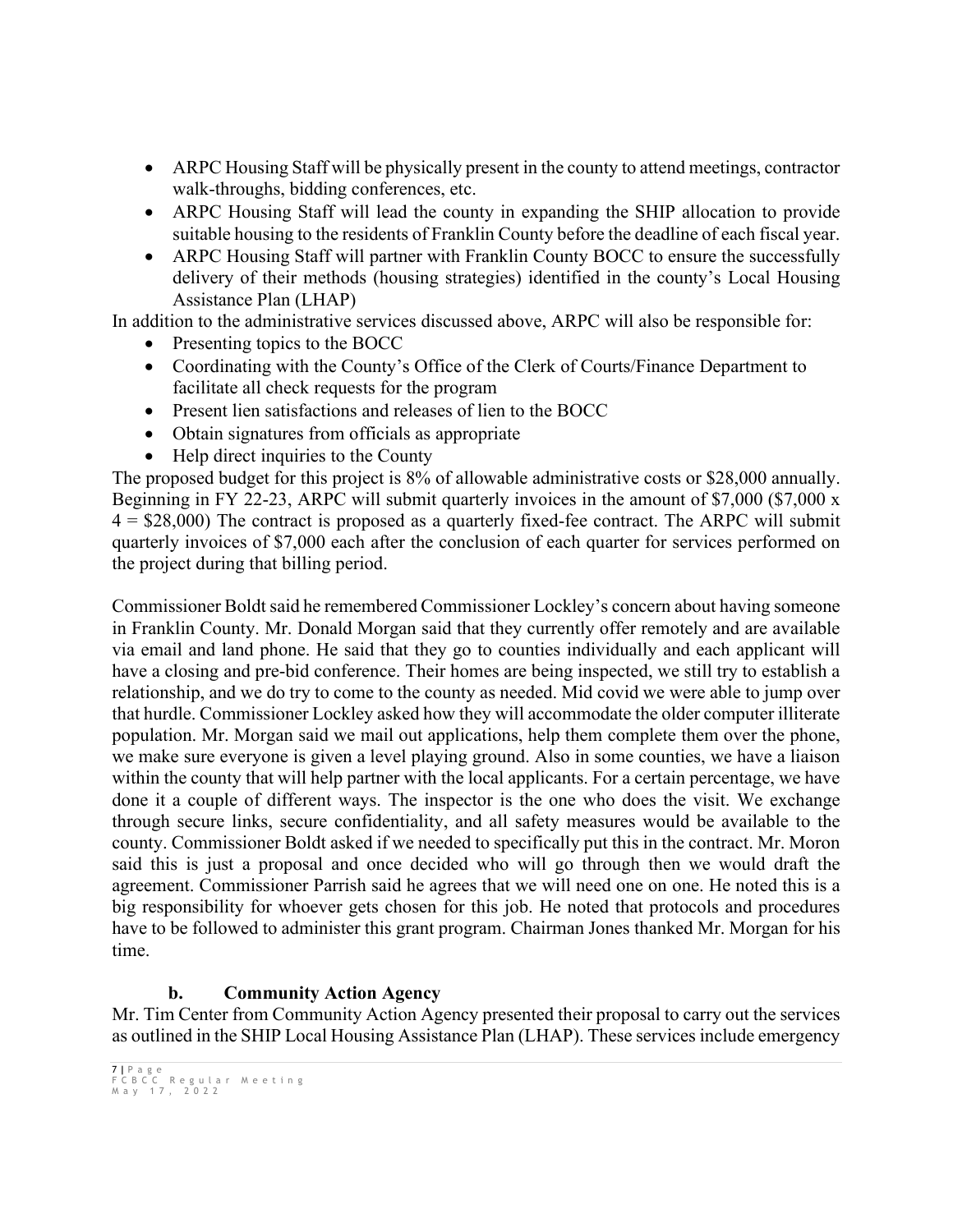repairs, rehabilitation assistance, and housing acquisition cost assistance. In the event it is needed, disaster recovery grants will be made available. Community Action has a team of six staff located in Franklin County. Three Community Action team members work in its main office located at 25 Island Drive, Eastpoint, Florida. The staff administers the Low-Income Home Energy Assistance Program (LIHEAP) to help with utility bills, the Disaster Recovery program focused on Hurricane Michael recovery efforts and the Getting Ahead program. Other staff work at the Head Start Center temporarily housed at the  $6<sup>th</sup>$  Street Recreation Center in Apalachicola. The Weatherization Assistance Program is managed from Tallahassee. Community Action served more than 500 Franklin County residents in FY 2020-2021. Franklin County receives \$350,000 for the SHIP Program. Up to ten percent can be used for administration. Community Action's proposed budget for this project is 10% of allowable administrative costs or \$35,000 annually. The administration expenses would include audit services (\$3,500), staffing (\$25,000), advertising (\$1,500), and accounting (\$1,500). Community Action will work collaboratively with the County Commission providing regular updates on the SHIP program. It will facilitate meetings of the Local Housing Partnership and work collaboratively with the county-approved community land trust. Community Action, in conjunction with the County, will seek additional grant funding when available.

**Commissioner Lockley made a motion to give the administration of the SHIP LHAP to Community Action Agency.** Commissioner Ward said she would like to speak to each of the companies individually to make a more informed decision. Commissioner Boldt and Commissioner Parrish concurred that they would like to do the same. **Motion died for lack of a second.** The item will be added to the next board meeting agenda for a decision. Mr. Moron said he will pass along each of their contact information to the Board so that they can contact them directly.

# **Planning and Zoning Adjustment Board Report**

## **15) Variance Requests**

a. 1931 Indian Harbor Road

Consideration of a request for a variance to construct a new single-family residence 15 feet into the front 25-foot setback to stay out of the 50-foot wetlands setback. The property is described as 1931 Indian Harbor Road, Lot 8 Indian Bay Village, St George Island, Franklin County, Florida. Request submitted by Garlick Environmental, agents for Sazerac, LLC, applicants.

**On a motion by Commissioner Ward, seconded by Commissioner Boldt, to approve a variance to construct a new single-family residence 15 feet into the front 25-foot setback to stay out of the 50-foot wetlands setback. The property is described as 1931 Indian Harbor Road, Lot 8 Indian Bay Village, St George Island, Franklin County, Florida. Motion carried 5-0.**

**16) Critical Shoreline Applications**

a. 143 Rio Vista Drive

<sup>8</sup> **|** Page FCBCC Regular Meeting May 1 7 , 2022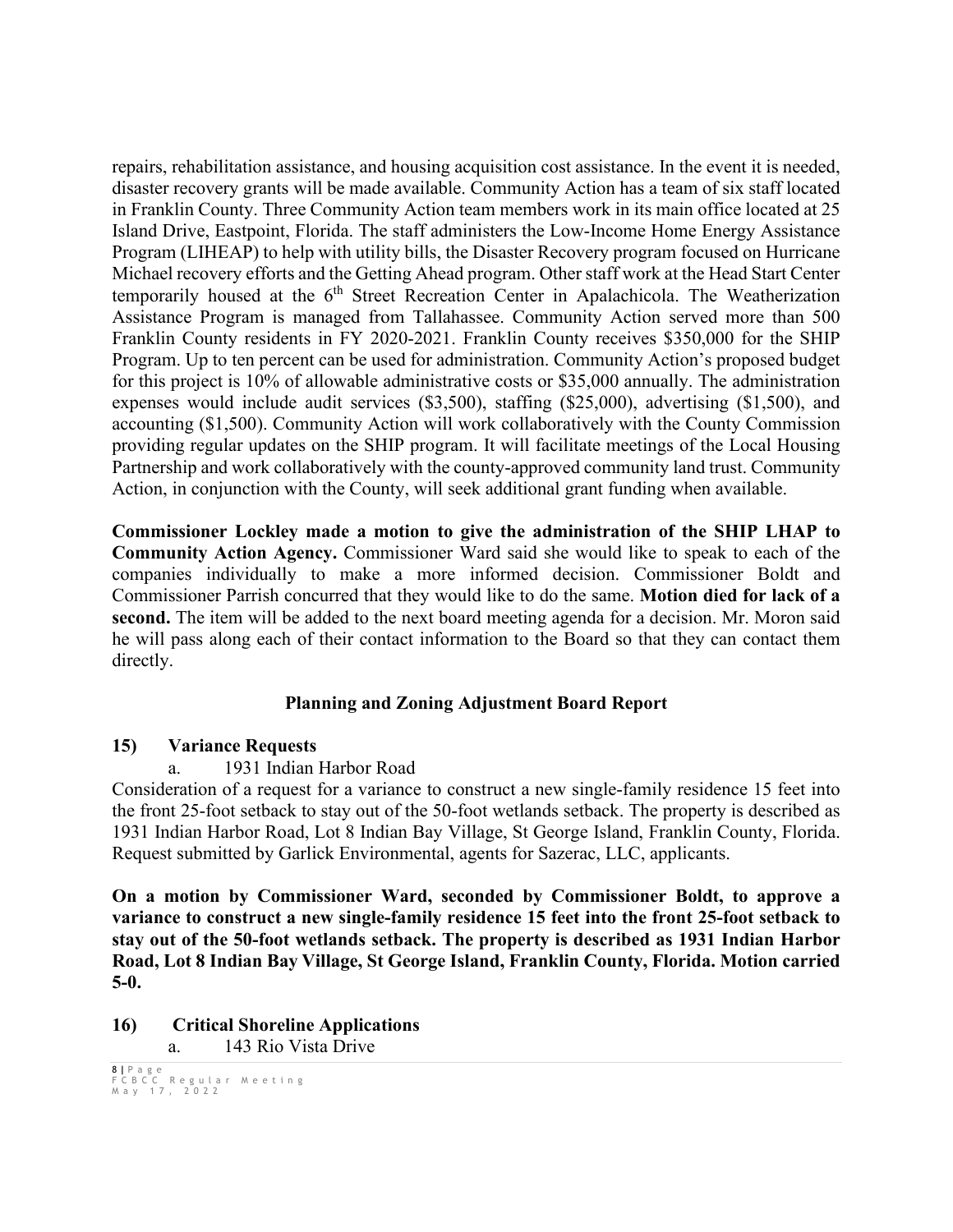Consideration of a request to construct a 1,324 sq single-family dock consisting of a 5'x80 access dock, a 10'x42' covered terminal platform, and a 12'x24' boat ramp located at 143 Rio Vista Drive, Lot 3 Breakaway Lodge, Franklin County, Florida. Request submitted by Robert Miller, the applicant. State and Federal Permits have been received.

#### **On a motion by Commissioner Boldt, seconded by Commissioner Ward, to approve a request to construct a 1,324 sq single-family dock consisting of a 5'x80 access dock, a 10'x42' covered terminal platform, and a 12'x24' boat ramp located at 143 Rio Vista Drive, Lot 3 Breakaway Lodge, Franklin County, Florida. Motion carried 5-0.**

## b. 315 Gander Street

Consideration of a request to construct a single-family 12'x12' Boatlift and a 355 sq foot riprap within a man-made canal located at 315 Gander Street, Eastpoint, Franklin County Florida. Application submitted by Aaron Sarchet, agent for Terry Mick, applicant. FDEP Exemption has been received.

**On a motion by Commissioner Ward, seconded by Commissioner Boldt, to approve a request to construct a single-family 12'x12' Boat lift and a 355 sq foot riprap within a man-made canal located at 315 Gander Street, Eastpoint, Franklin County Florida. Motion carried 5- 0.**

## **17) Commercial Site Plan Applications**

a. 219 W Gorrie Drive

Consideration of a request for a Commercial Site Plan Review of a 15'x50' Storage Building located at 219 West Gorrie Drive, St George Island, Franklin County, Florida. Request submitted by Calvin Dunn, Applicant. (Variance approved 8/10/2021)

## **On a motion by Commissioner Ward, seconded by Commissioner Boldt, to approve a request for a Commercial Site Plan Review of a 15'x50' Storage Building located at 219 West Gorrie Drive, St George Island, Franklin County, Florida. Motion carried 5-0.**

Attorney Shuler noted that the following items were all requests for public hearings and all of the items could be included in one motion. Mrs. Bankston briefly explained each of the applications.

# **18) Re-Zoning & Land Use Change Applications**

a. Kit Mashburn – 256 Hathcock Road

Consideration of a request to change the zoning of a 5.75-acre parcel of land at 256 Hathcock Road, Apalachicola, Franklin County, Florida from R-3 Single Family Estate Residential to R-2 Single Family Mobile Home. Request submitted by Kit Mashburn III, Raney Besore, and Kit Mashburn Jr, applicants.

b. Joseph Gander – Property Located in Apalachicola

```
9 | Page
FCBCC Regular Meeting
May 1 7 , 2022
```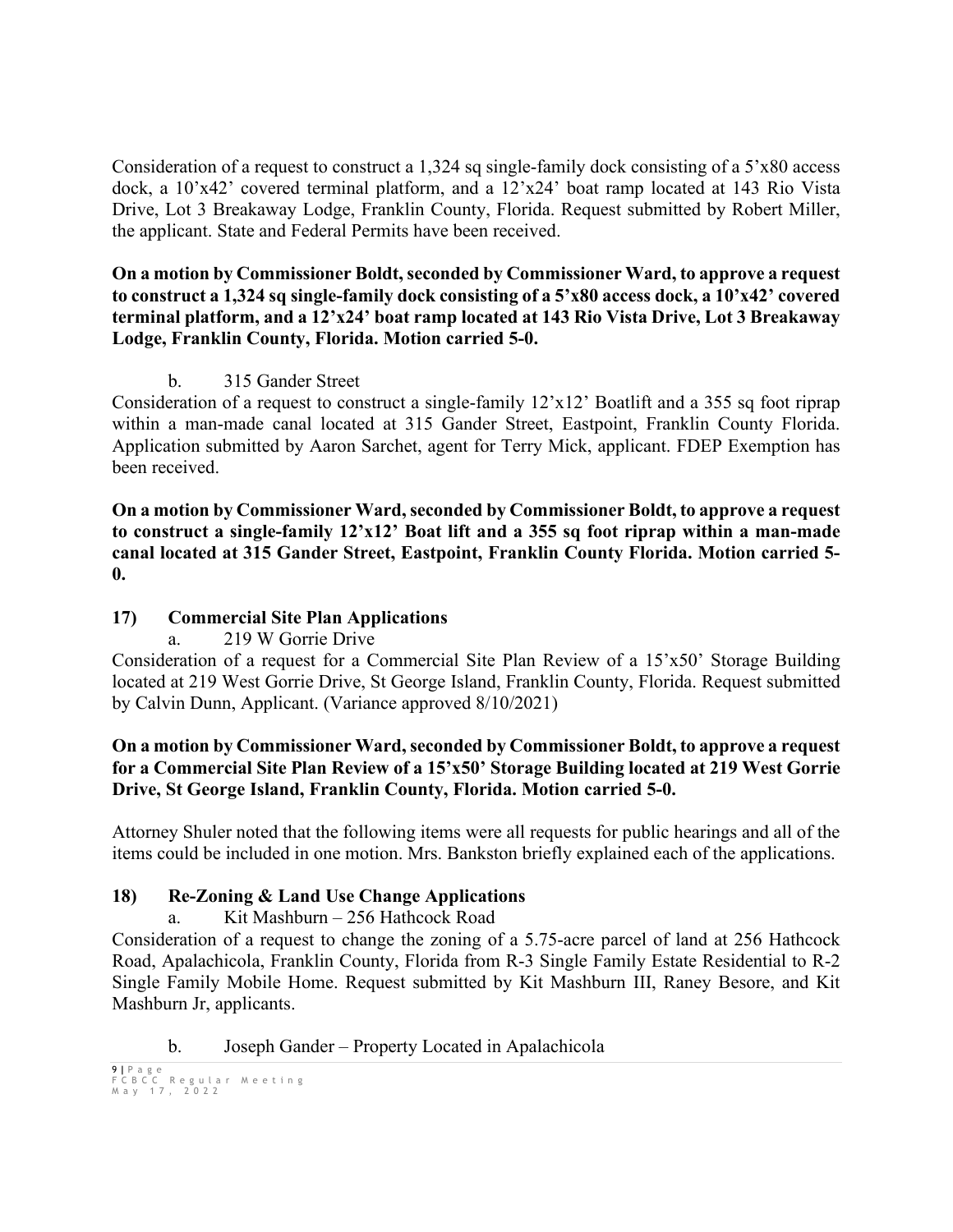Consideration of a request to change the zoning of a  $5 +/-$  acre parcel of land from R3 Single Family Estate Residential to R2 Single Family Mobile Home at the property located in Apalachicola, Franklin County, Florida. Request submitted by Joseph Gander, applicant.

c. Franklin County – 959 US Highway 98

Consideration of a request to change the land use of a 3-acre parcel located at 959 US Highway 98, Eastpoint, Franklin County, Florida from R-1 Single Family Residential and R-4 Single Family Home Industry to Z-1 Public Facilities to put the current building into compliance. Request submitted by Franklin County, Florida.

d. Franklin County – Property Located in Carrabelle Consideration of a request to change the zoning and land use of a  $3 +/-$  acre parcel of land from C3 Commercial Recreational to P2 Recreational District located in Carrabelle, Franklin County, Florida. Request submitted by Franklin County Staff.

e. Franklin County – Property Located on St. George Island Consideration of a request to change the zoning and land use of a parcel of land located at 223 Franklin Blvd, St George Island, Franklin County, Florida from C2 Commercial Business to Z1 Public Facilities. Request submitted by Franklin County Staff.

**On a motion by Commissioner Parrish, seconded by Commissioner Ward, to approve the above-referenced Re-Zoning & Land Use Change Applications' requests for hearing (Items 18 a-e). Motion carried 5-0.** 

## **County Staff & Attorney Reports**

# **19) Fiscal Manager/Grants Coordinator – Erin Griffith**

## **a. BOARD ACTION: Alligator Point Beach Restoration Project Scope and Coastal Consulting Agreement**

At the August 24, 2021, meeting the Board approved a \$200,000 grant agreement with the Florida Department of Environmental Protection's Beach Management Division for the design and permitting phase of the Alligator Point Beach Nourishment Project. As stated during the August 2021 meeting, the Board is not obligated at this time to proceed with construction, only completion of the scope approved by FDEP once a contract is awarded. As part of the May 18th, 2021, discussion on the RESTORE program, it was mentioned that the DEP grant application was pursued (with MRD & Associates as the lead) in hopes of providing a design and cost estimate should the county wish to proceed with the construction of an artificial beach structure along the washout area of Alligator Drive. A rough construction cost estimate of \$10,000,000 was mentioned at that time with conceptual funding sources of \$5,000,000 from FDEP and \$5,000,000 from the RESTORE program. MRD Associates has submitted an agreement for coastal consulting services which will be fully funded by the FDEP grant and will include conducting surveys,

<sup>10</sup> **|** Page FCBCC Regular Meeting May 1 7 , 2022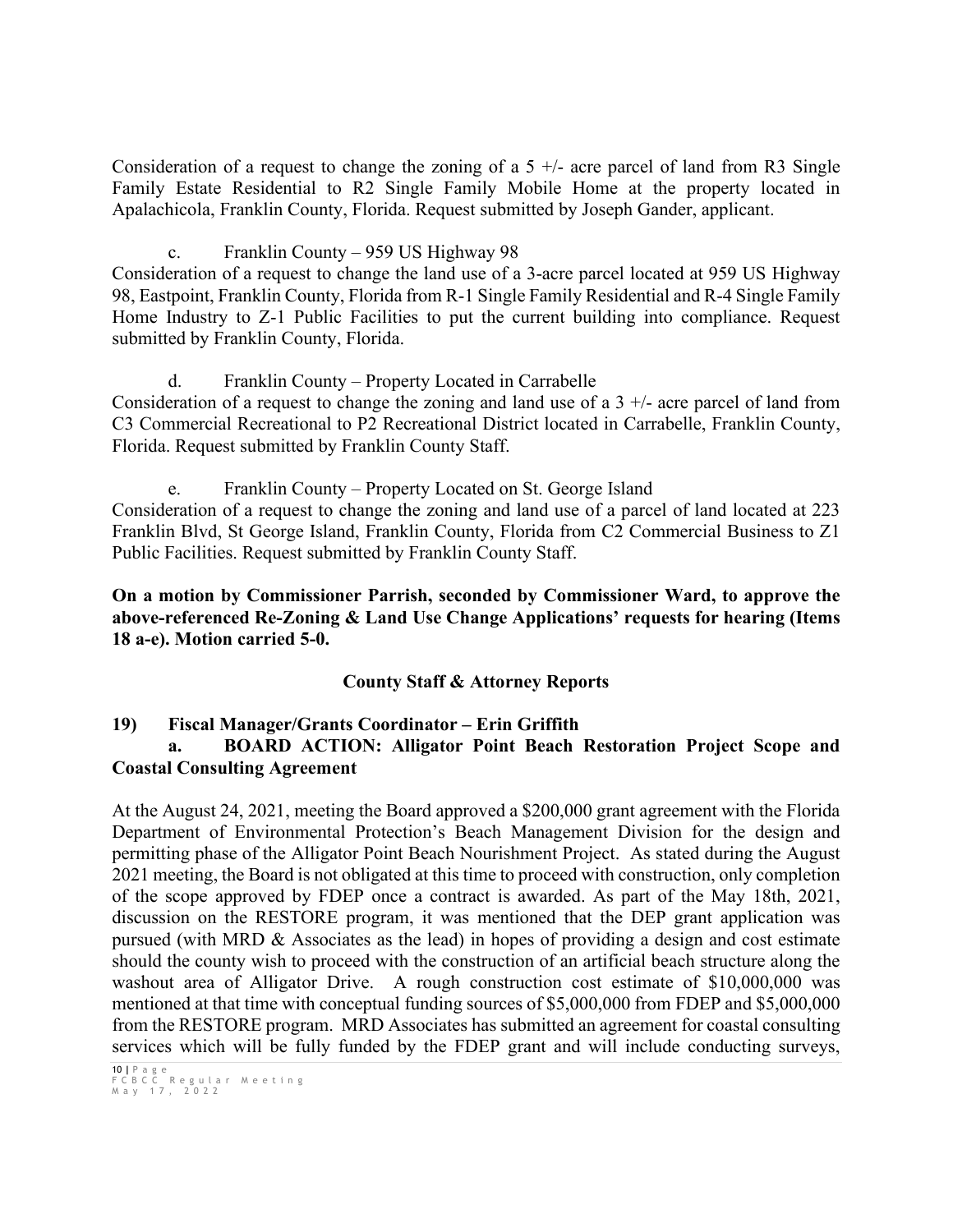preparing a design, obtaining regulatory permits, and establishing a Municipal Services Taxing Unit (MSTU) to fund future beach nourishment projects.

Board Action to approve and authorize the chairman to sign the attached agreement for Coastal Consulting Services for MRD Associates, Inc.

Mr. John Berry asked if this project was formally the Beach Renourishment Project and if it was mandated by FEMA for the protection of the new Alligator Road section. Is the project 1.3 miles or 1300 feet? Does the use of federal funds change the private beach designation for two of the platted units on the point? Does it change the designation from private to public? Mr. Pierce said this project was previously known as the beach re-nourishment, is not mandated by FEMA and it is 1.3 miles. Mr. Pierce noted that t it would be beneficial to maintain the road to add this additional protection. FEMA wouldn't even pay for it because it wasn't there before the storm arrived. Mr. Pierce said this is a county recommendation. Mr. Berry expressed concern that the county keeps wanting to push the MSBU even though the residents do not want it. Chairman Jones asked if it was everyone else's problem in the county to maintain a road that they aren't using it. We have spent over 30 million dollars, we have been trying to get to the point to have a good road back, we had these conversations with FEMA, and by building the beach up in future storms that is something FEMA can help pay for. I'd much rather be putting back some beach than not having a road at Alligator Point. Mr. Berry said that road is not mandated and there is a bypass road through the KOA property. Mr. Pierce said he is trying to keep the road from washing out in other places.

**Commissioner Boldt made a motion to approve and authorize the Chairman to sign the attached agreement for Coastal Consulting Services for MRD Associates, Inc. Commissioner Ward seconded the motion.** Attorney Shuler noted that the presentation locks the Board into just looking at MTSU to fund future beach nourishment projects. He recommended amending the motion to allow MRD Associates, Inc. to look into both MTSU and MSBU options. **Commissioner Boldt amended his motion to include allowing MRD Associates, Inc. to look into both MTSU and MSBU options. Commissioner Ward seconded.** Mr. Pierce noted that this is a design, and we would not be locked in. Mrs. Griffith noted that this is fully funded by the BP grant. Commissioner Parrish said this started years ago, but an MSTU or MSBU was never put in place. He said without any money to match FEMA's money, he is not in favor of spending five million dollars of RESTORE funds for one time. Mr. Pierce said the maintenance funds will be used with or without a hurricane because there is erosion going on all the time. **Motion carried 5- 0.**

## **b. BOARD ACTION: RESTORE County-wide Dune Restoration Project Report and Scope**

MRD Associates has completed the County-Wide Dune Restoration Study for the RESTORE program. The study included an analysis of approximately 16 miles of shoreline including the public beach areas of St. George Island, Carrabelle Beach, Alligator Point, and Bald Point. After review of the restoration study and estimated construction costs, county staff recommends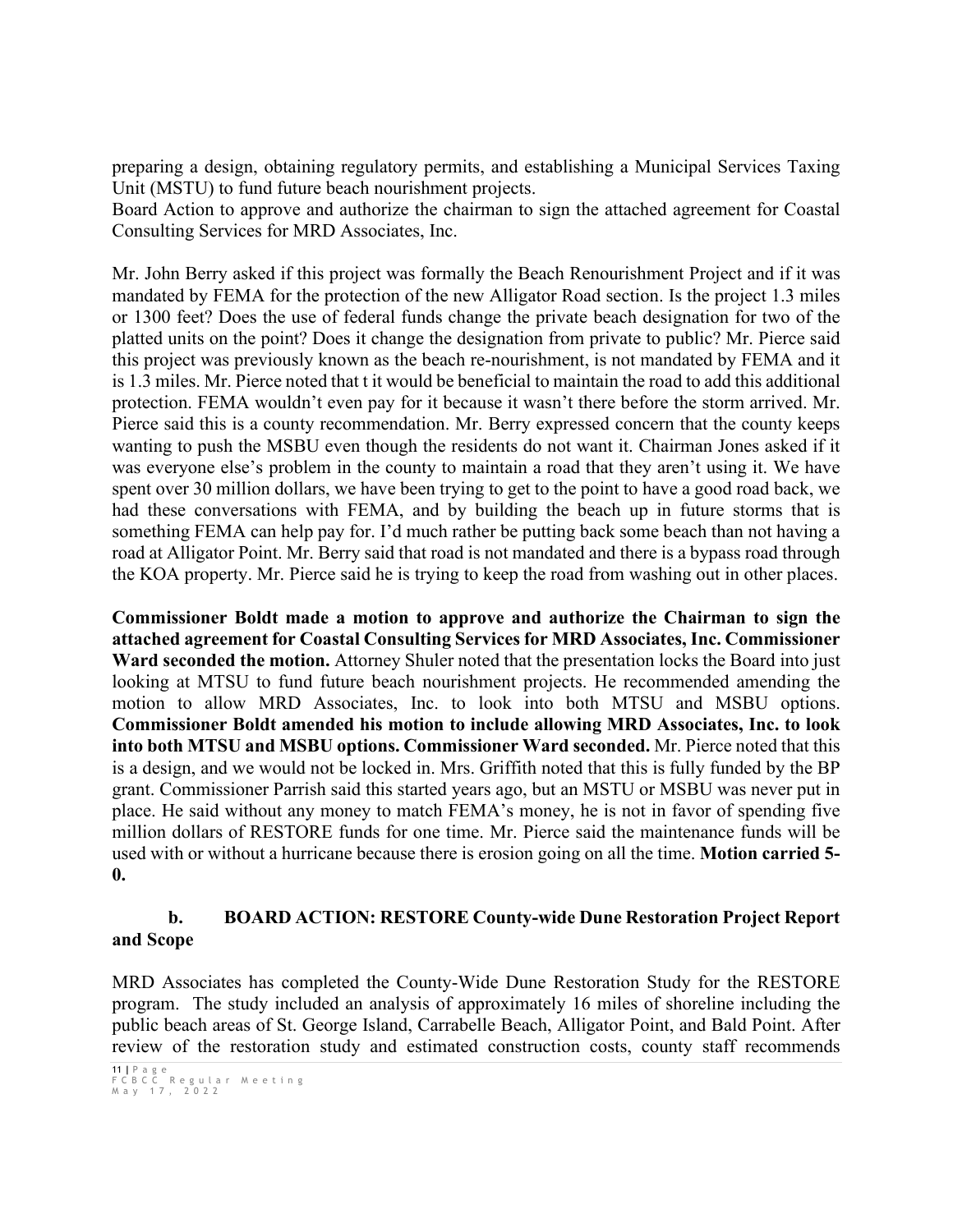pursuing template dune and coastal hammock restoration and protection at the two-county beach park locations: St. George Island's Lighthouse Park (\$ 215,782) and Carrabelle Beach Park (Current Cost Estimate: \$228,944) and the implementation of a county-wide dune vegetation project (Current Cost Estimate: \$257,250). A varied vegetation footprint of between 6 and 7.5 feet could be installed along the toe of the dune areas along 11 miles of public beaches (the four project segments shown in figure 27, page 34, of the attached report consist of four miles of St. George Island, .8 miles of Carrabelle Beach, 5 miles of Alligator Point, and 1.2 miles of Bald Point). Native coastal vegetation would be placed on 18" centers in staggered rows for a natural look. Approximately 171,500 plants would be needed for the county-wide effort at an estimated installed cost per plant of \$1.25. Franklin County would obtain written consent from interested private property owners for the plants to be installed along the dune line. As cited in the study

'Native dune vegetation provides significant benefits to beaches, dunes, uplands, and wildlife (FDEP, 2022). Salt tolerant dune plants: build protective dunes by trapping and stabilizing windblown beach sand, reduce erosion losses by wind and storms, provide a buffer against storm surges and salt spray, provide shelter for wildlife, and block light pollution for nesting and hatchling sea turtles.

Board Action to accept and approve the attached County-Wide Dune Restoration Study as prepared by MRD Associates, Inc.

Board Action to accept the scope recommendation above moving forward for the development of a RESTORE construction grant application for the County-Wide Dune Restoration Project.

Mr. John Berry asked if Alligator Point was fully invested in the dune restoration project. Mr. Pierce noted that if there is a dune system in place, the properties will be eligible. Mr. Berry said they had gone through the expense of putting up sand fences and they would like to reap some of the benefits.

**On a motion by Commissioner Parrish, seconded by Commissioner Boldt, to accept and approve the attached County-Wide Dune Restoration Study as prepared by MRD Associates, Inc. Motion carried 5-0.**

**On a motion by Commissioner Boldt, seconded by Commissioner Ward, to accept the scope recommendation about moving forward with the development of a RESTORE construction grant application for the County-Wide Dune Restoration Project. Motion carried 5-0.**

#### **c. BOARD ACTION: Armory Sprinkler System Project CEI Contract and Recommendation of Award Construction**

At the last meeting, the Board reviewed value-engineered scope changes for the Fort Coombs Armory Sprinkler System Project, discussed reduced bid amounts from Cook Brothers, Inc., and requested an additional \$271,338 in funding for the project from the Tourist Development Council. The Tourist Development Council approved the additional funds needed for the grant match at their meeting this past week and the county can now proceed with getting this project under construction.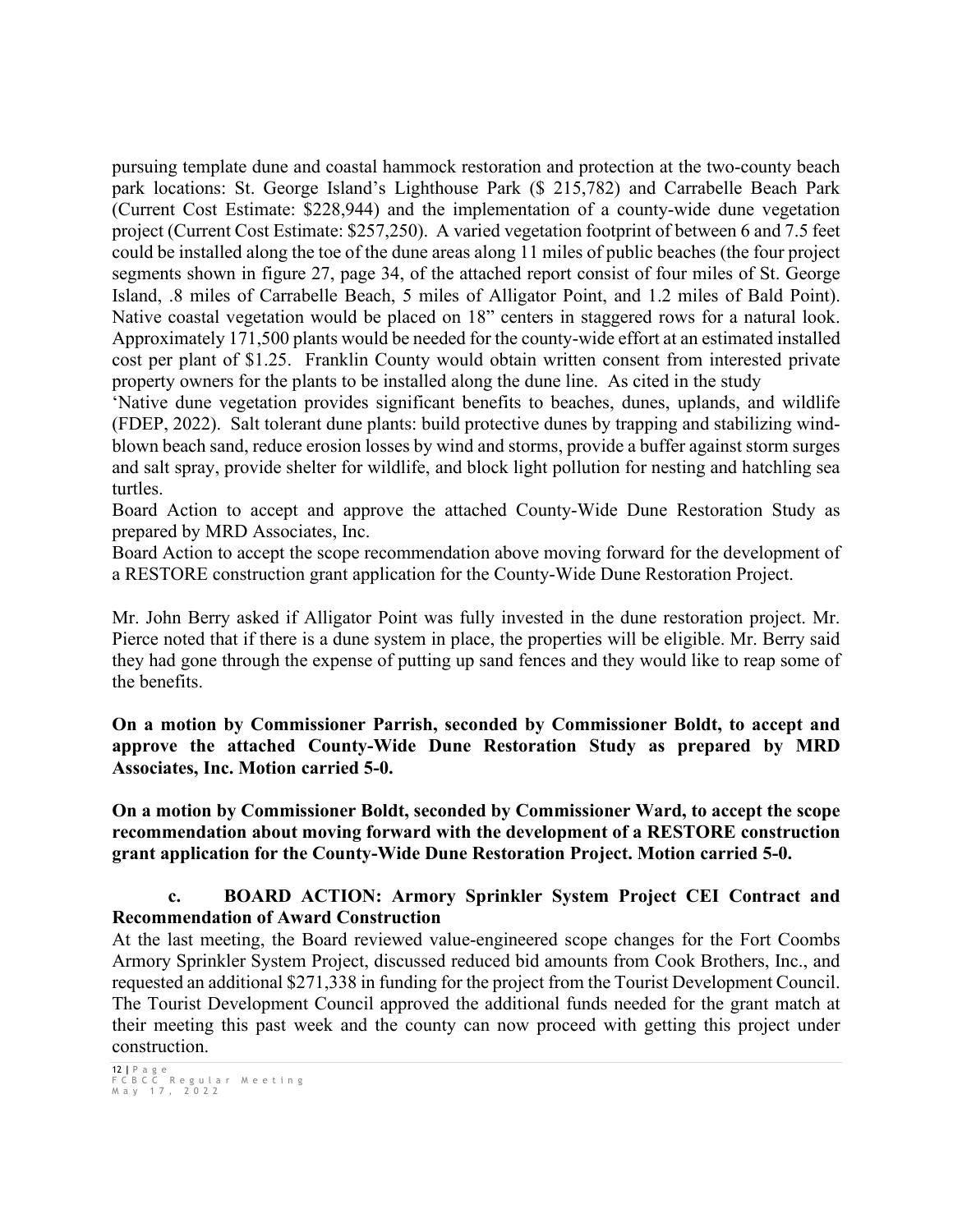Board Action to accept and authorize the chairman to sign the attached Notice of Award to Cook Brothers, Inc. at the reduced contract price of \$687,000.

Board Action to accept and authorize the chairman to sign the attached proposal for CEI services for Gilchrist Ross Crowe Architects in the amount of \$25,338.

#### **On a motion by Commissioner Ward, seconded by Commissioner Parrish and Commissioner Boldt, to accept and authorize the Chairman to sign the attached Notice of Award to Cook Brothers, Inc. at the reduced contract price of \$687,000. Motion carried 5-0.**

**On a motion by Commissioner Ward, seconded by Commissioner Boldt, to accept and authorize the chairman to sign the attached proposal for CEI services for Gilchrist Ross Crowe Architects in the amount of \$25,338. Motion carried 5-0.**

## **d. BOARD ACTION: District 5 Paving Funds- Striping**

Commissioner Ward has received an estimate of \$4,816 for the paving and marking of the Carrabelle Library parking area located at NW 2nd Street. The City of Carrabelle is doing some paving improvements at this time and the parking area is outside the scope of work allowed by the City's CRA. Commissioner Ward would like to reimburse the City up to the estimated \$4,816 for the library's parking area from her balance of paving funds.

Board Action to approve the reimbursement from District 5's paving funds for the Carrabelle Library Parking Area along 2nd Street.

## **On a motion by Commissioner Ward, seconded by Commissioner Boldt, to approve the reimbursement from District 5's paving funds for the Carrabelle Library Parking Area along 2nd Street. Motion carried 5-0.**

## **e. BOARD ACTION: Recommendation to Award – CDBG Grant Administration Services**

On Thursday, May 12th, responses were publicly opened for the Request for Proposals for Grant Administration Services for the CDBG Program. After advertisement of the request for proposals in the Apalachicola Times, the Panama City News Herald (a metropolitan newspaper with daily circulation), posted to Demand Star, posted to the county website, and circulated to vendors via the Office of Supplier Diversity there was only one response received, Summit Professional Services, Inc. Franklin County acknowledges that by receiving only one proposal, Summit is classified as a sole source provider. The proposal was reviewed and recommended for acceptance by the evaluation committee (members Mark Curenton, Michael Moron, and me). The proposal and ranking sheets are attached to this report for reference.

Board Action to issue a notice of intent to award to Summit Professional Services, Inc. for grant administration services subject to the review and approval of the contract by the County Attorney and the Department of Economic Opportunity.

## **On a motion by Commissioner Ward, seconded by Commissioner Boldt, to issue a notice of**

<sup>13</sup> **|** Page FCBCC Regular Meeting May 1 7 , 2022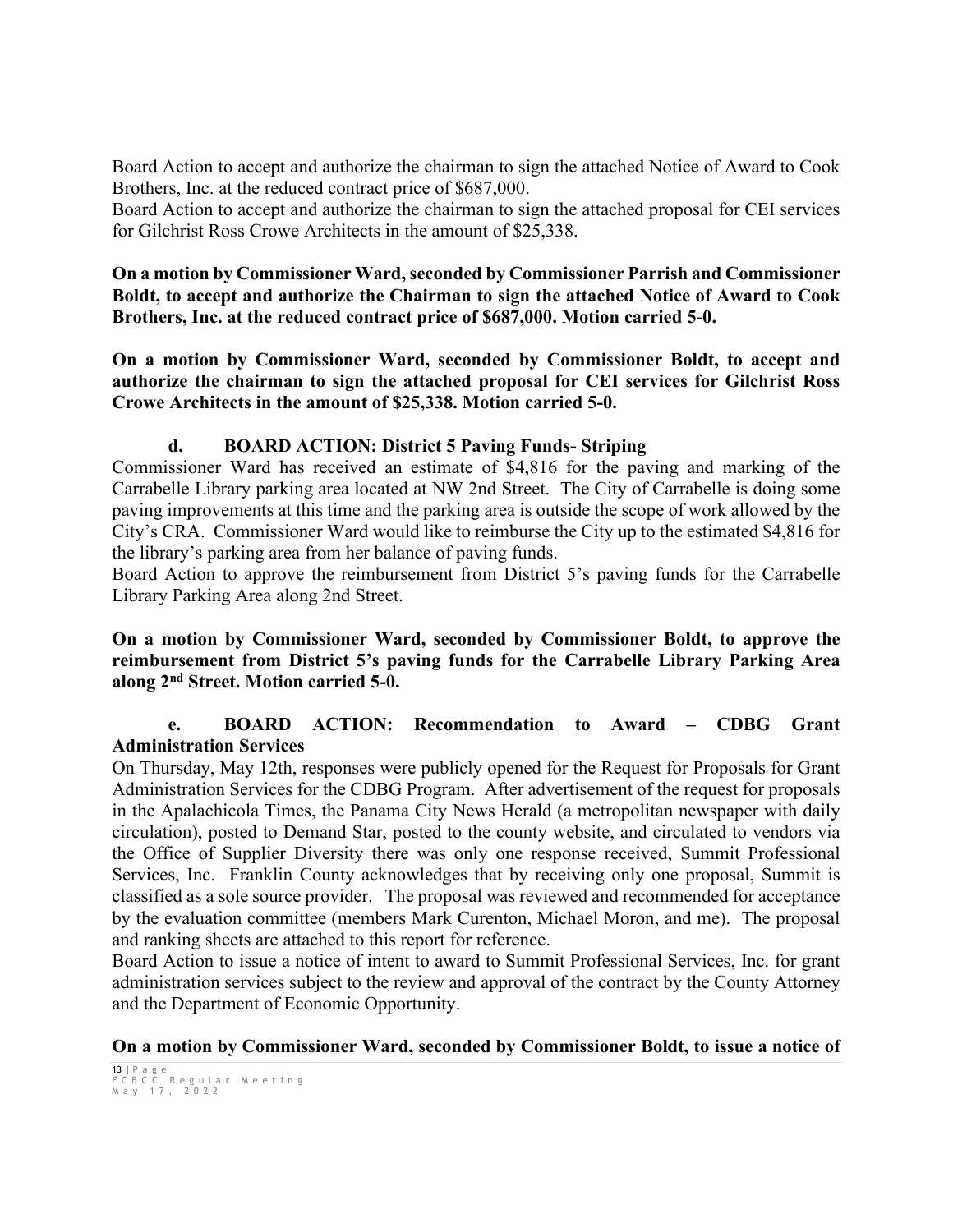**intent to award to Summit Professional Services, Inc. for grant administration services subject to the review and approval of the contract by the County Attorney and the Department of Economic Opportunity.** Commissioner Parrish asked if they will also be writing the grants. Mrs. Griffith confirmed that they will and that they will not receive payment for any services until the grants are awarded. **Motion carried 4-0, Commissioner Lockley stepped out of the room.**

#### **f. BOARD ACTION: SGI Fishing Pier Access Road Repairs – Permission to waive formalities and Recommendation of Award**

Bids were opened for the SGI Fishing Pier Access Road Repairs at your last meeting – this was the second time the county had bid on this FEMA repair project and due to a few scope changes, the lowest bid fits within the project budget. Dewberry Engineers reviewed bids and determined that the bids received were substantially complete with values, quantities, and bid bonds, however, the two lowest bids were missing appendices in the bid submittal. The one complete bid was more than twice the available budget for the project. As it is in the best interest of the county to move the repairs along as soon as possible before the start of hurricane season and the board always has the right to waive informalities when it is in the best interest of the public to do so, it is recommended that the board waive the informalities and allow for the contractor to submit the missing appendices for this project.

Board Action to note the missing appendices from bidders Pigott Asphalt and North Florida Construction in the bid transmittals and to waive informalities to allow for the low bid to be accepted as substantially complete and allow for the submission of the missing appendices to occur prior to issuance of the Notice of Award.

Board Action to approve and authorize the chairman to sign the Notice of Award once the missing appendices have been received and reviewed by Dewberry Engineers.

Attorney Shuler noted that he has reviewed the documents and recommends that the Board allow the missing appendices to be submitted.

**On a motion by Commissioner Parrish, seconded by Commissioner Ward, to note the missing appendices from bidders Pigott Asphalt and North Florida Construction in the bid transmittals and to waive informalities to allow for the low bid to be accepted as substantially complete and allow for the submission of the missing appendices to occur prior to issuance of the Notice of Award. Motion carried 5-0.**

**On a motion by Commissioner Ward, seconded by Commissioner Boldt, to approve and authorize the Chairman to sign the Notice of Award once the missing appendices have been received and reviewed by Dewberry Engineers. Motion carried 5-0.**

**g. BOARD ACTION: Island View Park (FEMA response, Award or Re-Bid, due date for bid expiration)**

*Item addressed previously in the meeting.* 

```
14 | Page
FCBCC Regular Meeting
May 1 7 , 2022
```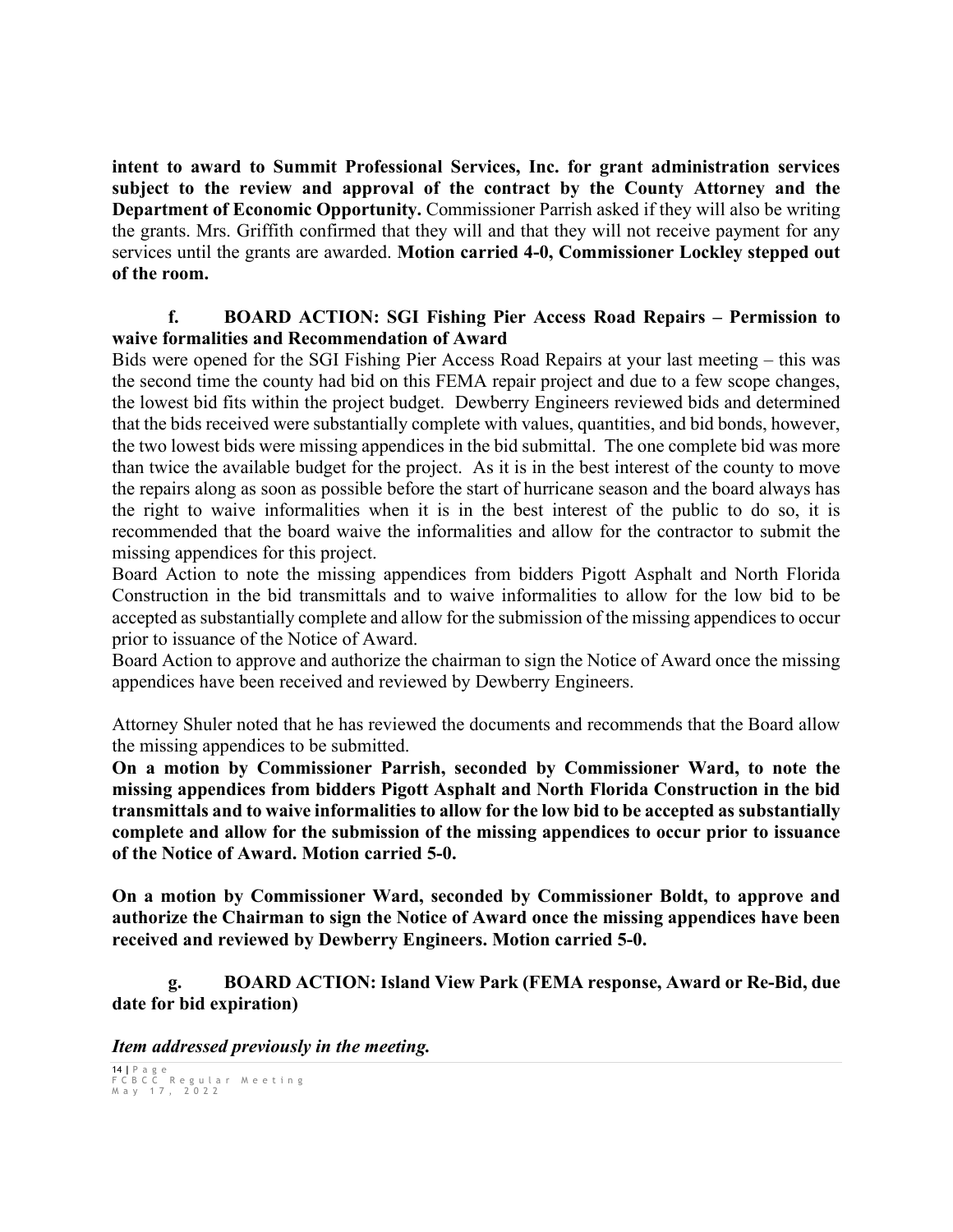## **h. BOARD ACTION: SGI Boat Ramp Grant Agreement**

As the notification of the award was reported in September of 2021, Franklin County has finally received the \$80,000 FWC Boating Improvement Grant Agreement for the St. George Island Boat Ramp Improvements Design Project.

Board action to approve and authorize the chairman to sign the attached grant agreement from FWC and authorize staff to proceed with advertising for qualifications once the signed agreement is received back from FWC.

**On a motion by Commissioner Parrish, seconded by Commissioner Boldt, to approve and authorize the chairman to sign the attached grant agreement from FWC and authorize staff to proceed with advertising for qualifications once the signed agreement is received back from FWC.** Chairman Jones noted that this is a process that we started about two years ago. We could not get approval for the breakwater, and this potential design will be a floating ramp usable in all weather conditions. **Motion carried 5-0.**

# **i. BOARD ACTION: License Plate Readers for Sheriff's Department**

The Board approved the Sheriff's request for ten license plate reader cameras at a cost of\$2,500 per year, per camera, pro-rated through September 30th. The county will pay vendor Flock Safety directly for the pro-rated costs of the ten cameras for (4) months out of the jail repair and maintenance line item (up to four months \$8,333.60). Any additional installation or maintenance costs over the amount originally presented for the four months will be the responsibility of the Sheriff's Department. The full annual cost of the cameras will be included in the Sheriff's upcoming budget request.

Board action to approve payment of the pro-rated \$2500 each annual cost-share for (10) license plate reader cameras to Flock Safety beginning as early as June 1st from the jail repair and maintenance line item.

#### **On a motion by Commissioner Ward, seconded by Commissioner Boldt, to approve payment of the pro-rated \$2500 each annual cost-share for (10) license plate reader cameras to Flock Safety beginning as early as June 1st from the jail repair and maintenance line item. Motion carried 5-0.**

Mrs. Griffith added the following item to her report at this time.

## **BOARD ACTION: Late Addition: Division of EM Preparedness and Community Support EMS Response Truck**

EMS Director Richard Lewis has received an offer from the Florida Department of Health, Division of EMS Preparedness and Community Support to provide funding for an EMS Response Truck. The \$75,316 purchase order will provide for the purchase of a 2022 Ford F150 XLT 4x4 from the Florida Sheriff's Association Contract Pricing, winch, front bumper, lights, sirens, bed cover, equipment trays, multiple radio systems, and vaccine refrigerator. The truck will be used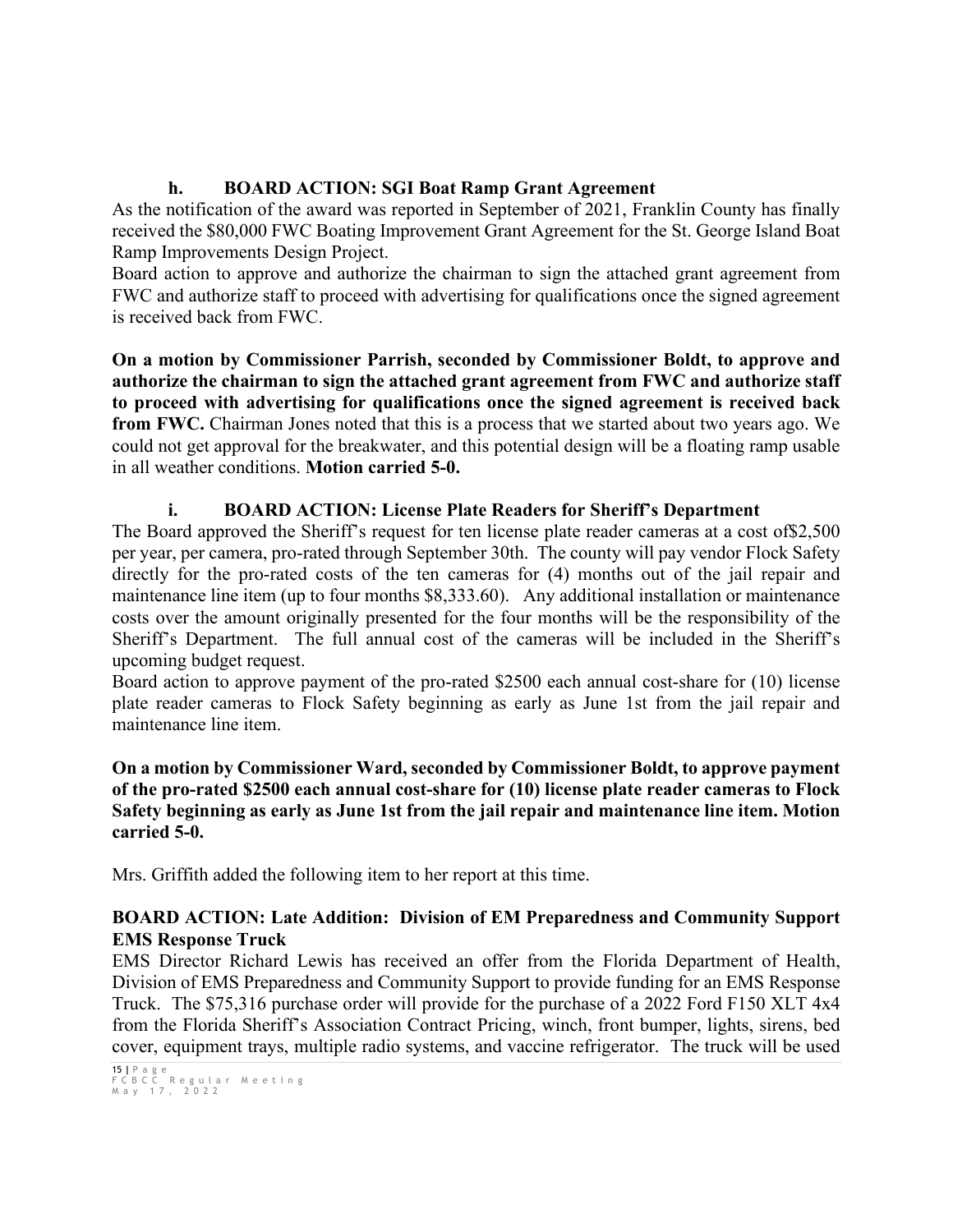for the community paramedic program with telehealth capability and disaster preparedness and response.

Board action to approve the program purchase order for funding, formal scope of work, and proceed with ordering the truck and equipment outlined above.

Chairman Jones called for public comments and there were none. **On a motion by Commissioner Lockley, seconded by Commissioner Parrish, to approve the program purchase order for funding, formal scope of work, and proceed with ordering the truck and equipment outlined above. Motion carried 5-0.**

## **j. BOARD INFORMATION: Miscellaneous Project Updates**

Mrs. Griffith updated the Board on the FDOT LOR for the SGI stormwater project that has been received and moving up the chain for approval. Mrs. Griffith informed the Board they would open bids for the modular scale station for the landfill at the next meeting.

Chairman Jones said he would like staff to send Franklin Foods a letter to add them as an NGO during budget time. We provided them funds during Covid. They work with Second Harvest also. Mr. Moron asked if they could send staff a letter with their budget information. Chairman Jones said maybe we could do those concurrently. Chairman Jones asked Mrs. Griffith to give him an update on the paving request for District 1 from Dewberry whenever it is received.

## **20) County Coordinator – Michael Morón**

Mr. Moron provided the Board with an email received from Ms. Debi Jordan. She said that she had sent in a request for a speaker card, but Mr. Moron did not receive it. He will check to see what happened and just wanted the Board to be aware of it.

## **a. Action Item: Schedule Workshop on Private Roads**

At your last meeting, the Board authorized a workshop to discuss the requirements and procedures to transfer a private road to a county-owned and maintained road. I recommend scheduling that workshop on July 19th or August 2nd. What is the Board's preference?

Board action to select a date for the workshop to discuss requirements and procedures to transfer a private road to a county-owned and maintained road.

## **Commissioner Ward made a motion to schedule the workshop for August 2nd. Commissioner Lockley said that he would like to table and look at his calendar.** Commissioner Boldt said this will be a very interesting workshop.

## **b. Action Item: FDOT Off System Maintenance Agreement for Carrabelle Beach Park Sidewalk Improvements**

Last year the Board approved Commissioner Ward's request to FDOT for the installation of a crosswalk at Carrabelle Beach. Last week staff received an FDOT Off System Maintenance Agreement and Resolution for this crosswalk project. As part of the agreement, the county will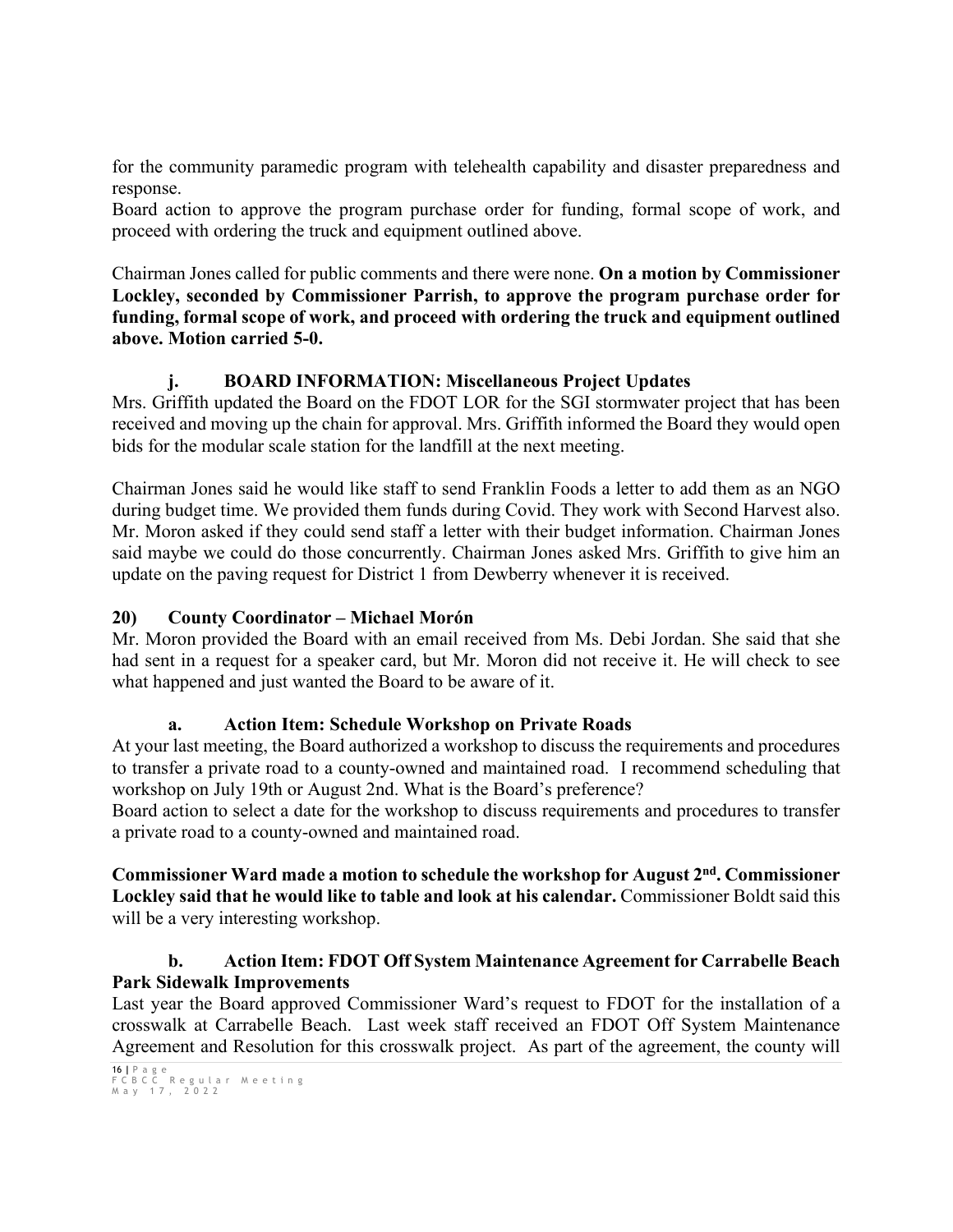be required to maintain 372 square feet of the improved sidewalk that is on county property. Copies of the agreement, resolution and detailed map are attached. Attorney Shuler has reviewed the agreement and resolution.

Board action to approve and authorize the Chairman's signature on the Off System Maintenance Agreement for Carrabelle Beach Park Sidewalk Improvements.

**On a motion by Commissioner Ward, seconded by Commissioner Boldt, to approve and authorize the Chairman's signature on the Off System Maintenance Agreement for Carrabelle Beach Park Sidewalk Improvements.** Commissioner Ward noted for clarification it is the HAWK they are installing. You cannot walk from sidewalk to grass. They are having to make the sidewalk so that pedestrians can walk from concrete to concrete. FDOT is footing the cost for the sidewalk and the county has to maintain it. **Motion carried 5-0.**

## **c. Action Item: FAA Grant Application for the Apron Rehabilitation Project** *Item addressed earlier in the meeting.*

#### **d. Action Item: WSA CI Contracts** *Item addressed earlier in the meeting.*

# **e. Informational Item: Airport Equipment Inventory**

Last Tuesday, Mrs. Erin Griffith, Mr. Ted Mosteller, Mr. Chance White, and I met to review the inventory of airport maintenance equipment. We decided on what equipment will be repaired, replaced, or sent to auction. That list will be presented to the Board at an upcoming meeting for your approval. In addition, Mr. Mosteller is seeking quotes to extend the storage shed to properly store and protect the maintenance equipment and a secured area to store tools, and an operating area for the Airport manager. Those quotes will be presented to the Board for review and approval at a future meeting.

# **f. Informational Item: TDC Collections Report**

Attached to my report is the TDC Collections report. If you have any questions do not hesitate to contact Mr. John Solomon, TDC Administrator.

Commissioner Lockley noted that it has been a while since the county went out to bid for vendors. **Commissioner Lockley made a motion to go out for bids for the vendors' contracts for TDC. Seconded by Commissioner Boldt. Motion carried 5-0.** 

## **g. Informational Item: Appointments for Local Technology Planning Team**

At a previous meeting, I asked the Board to look within your district for potential candidates that would be willing to serve on a county's Local Technology Planning Team. As you consider candidates from your districts for the LTPT, it is encouraged that you look at a cross-section of community members, which may include, but are not limited to, representatives from libraries, K-12 education, colleges and universities, local health care providers, private businesses, community

<sup>17</sup> **|** Page FCBCC Regular Meeting May 1 7 , 2022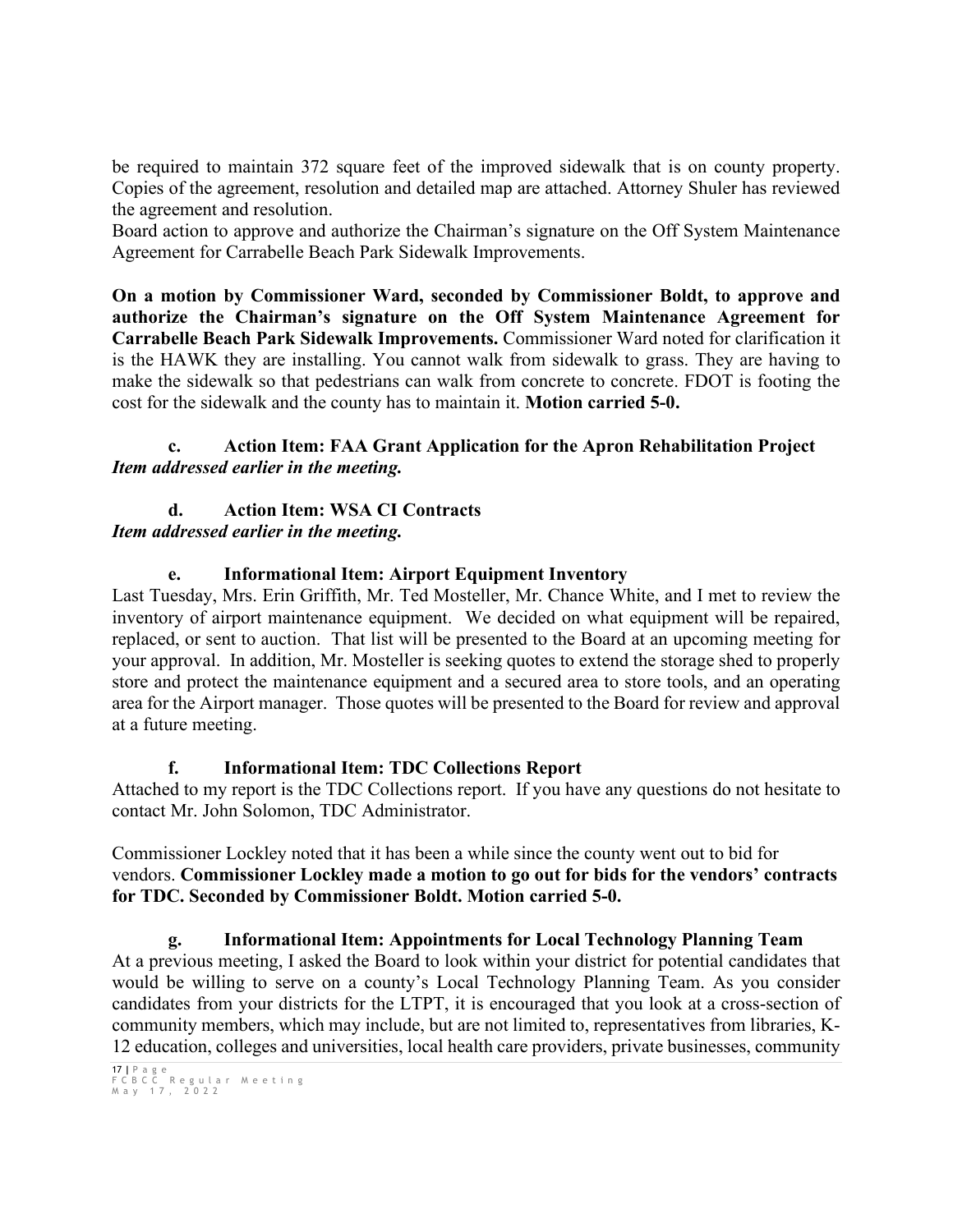organizations, economic development organizations, local governments, tourism, parks and recreation, and agriculture. So far, I've received a couple of names and once a full list of candidates has been submitted, it will be submitted to the Board for review and consideration for appointment.

Commissioner Parrish noted that Mr. Kevin Ward has agreed to be the designee for his district.

## **h. Informational Item: Duke Site Readiness Survey**

Inform the Board that Mr. Alan Pierce completed and submitted the Site Readiness Survey for Duke Energy. The Board will be updated as this process continues.

## **i. Informational Item: Historic Resources Survey**

Mr. Mark Curenton, County Planner, attended a public meeting on Wednesday, May 4th in Carrabelle to hear from Terracon Consultants, Inc., the firm contracted by the Florida Department of State to perform a Historical Resources Survey of the entire county. The following is Mr. Curenton's synopsis of the meeting:

The Florida Department of State is sponsoring a survey to record historic resources in Franklin County. Terracon, the company contracted to perform the actual survey, held a kick-off meeting on May 4 in Carrabelle to explain the purpose of the survey and the process. Teams from Terracon will be identifying and recording buildings, cemeteries, bridges, and other historic sites that are more than 50 years old and have not been recorded previously. The teams will be in the County starting on May 21 to conduct their survey. If you have any questions do not hesitate to contact Mr. Curenton.

Mr. Moron reminded the Board and public of the upcoming workshop on parking issues. Mr. Moron said he would like to do Alligator Point and St. George Island separately as the Board and the Sheriff discuss. Chairman Jones said he thinks that is appropriate. Mr. Moron reminded the Board and the public how the workshops are run and what their purpose is.

## **21) County Attorney – Michael Shuler**

Attorney Shuler had nothing to report to the Board at this time.

## **Commissioners' Comments & Adjournment**

## **22) Commissioners' Comments**

Commissioner Parrish explained his intentions when asking the Board to consider reviewing the minimum square footage requirements. He would like to see affordable housing and sees this as a possible way to address the issue.